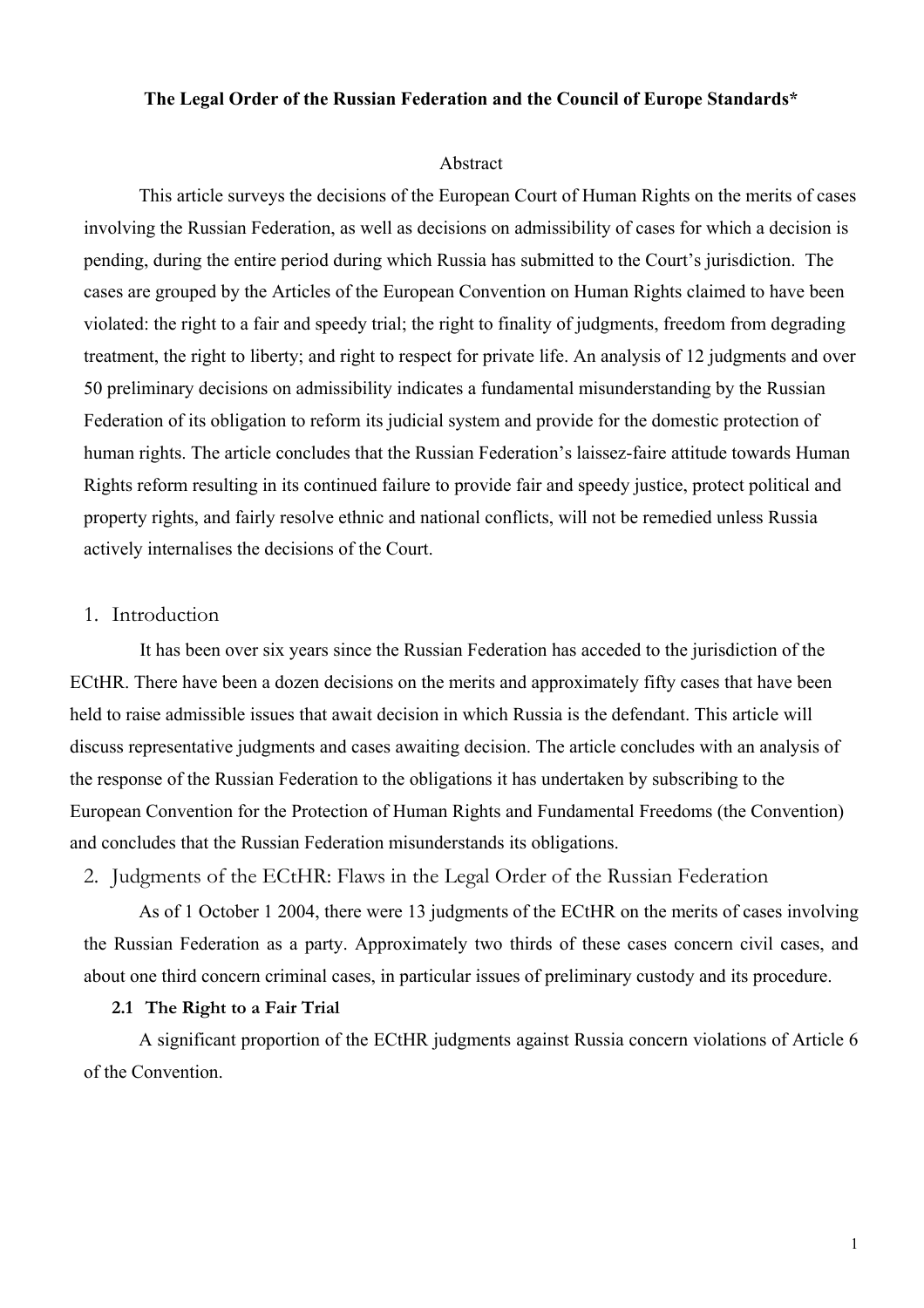The first judgment against the Russian Federation came in the case of *Burdov v. Russia*. 1 The applicant had been awarded compensation for taking part in emergency operations at the site of the Chernobyl nuclear plant disaster. But the State, referring to lack of money in the budget for such compensations, refused to satisfy the judgment. The applicant successfully alleged that the failure to execute final judgments in his favour was incompatible with Article 6 of the Convention and Article 1 of the Protocol 1 to the Convention. The ECtHR reiterated its position on the execution of national courts' judgments that:

> Execution of a judgment given by any court must be regarded as an integral part of the 'trial' for the purposes of Article 6… It is not open to a State authority to cite lack of funds as an excuse for not honouring a judgment debt. Admittedly, a delay in the execution of a judgment may be justified in particular circumstances. But the delay may not be such as to impair the essence of the right protected under Article 6 § 1… In the instant case, the applicant should not have been prevented from benefiting from the success of the litigation, which concerned compensation for damage to his health caused by obligatory participation in an emergency operation, on the ground of alleged financial difficulties experienced by the State.<sup>2</sup>

But the structural problem of executing judgments against State entities continues. The ineffectiveness of the national system of control in executing final court judgments is reflected by other cases such as *Timofeev v. Russia*. 3 In this case the ECtHR also found the violation of Article 6 and Article 1 of Protocol 1 in connection with failure to enforce compensation for damages caused by unlawful confiscation of property. Other cases raising the same issue of execution of national judgments are pending before the ECtHR.<sup>4</sup>

The right to be tried before a court structured in conformity with the law was considered by the ECtHR in the case *Posokhov v. Russia*.<sup>5</sup> The applicant complained under Article 6  $\S$  1 of the

<sup>\*</sup> The authors are Anton Burkov, Douglas Kramer, Anna Demeneva, and Ludmila Churkina. the editors are Anton Burkov, Douglas Kramer, and Judith Ahrens. Anton Burkov, Anna Demeneva, and Ludmila Churkina are legal officers with the Urals Centre for Constitutional and International Human Rights Protection of the NGO Sutyajnik (Yekaterinburg, Russia); Contacts: t./f.:+7-343-355-56-31; burkov@sutyajnik.ru; www.sutyajnik.ru. Mr Kramer and Dr Ahrens are working at the Urals Center as volunteers from the International Senior Lawyers Project (New York, USA), www.islp.org.

<sup>&</sup>lt;sup>1</sup> *Burdov v. Russia* (59498/00), 7 May 2002 (Reports of Judgments and Decisions 2002-III).

<sup>2</sup> *Ibid*, paras. 34-35.

<sup>3</sup> *Timofeev v. Russia* (58263/00), 23 October 2003.

<sup>4</sup> See below.

<sup>5</sup> *Posokhov v. Russia* (63486/00), 4 March 2003 (Reports of Judgments and Decisions 2003-IV).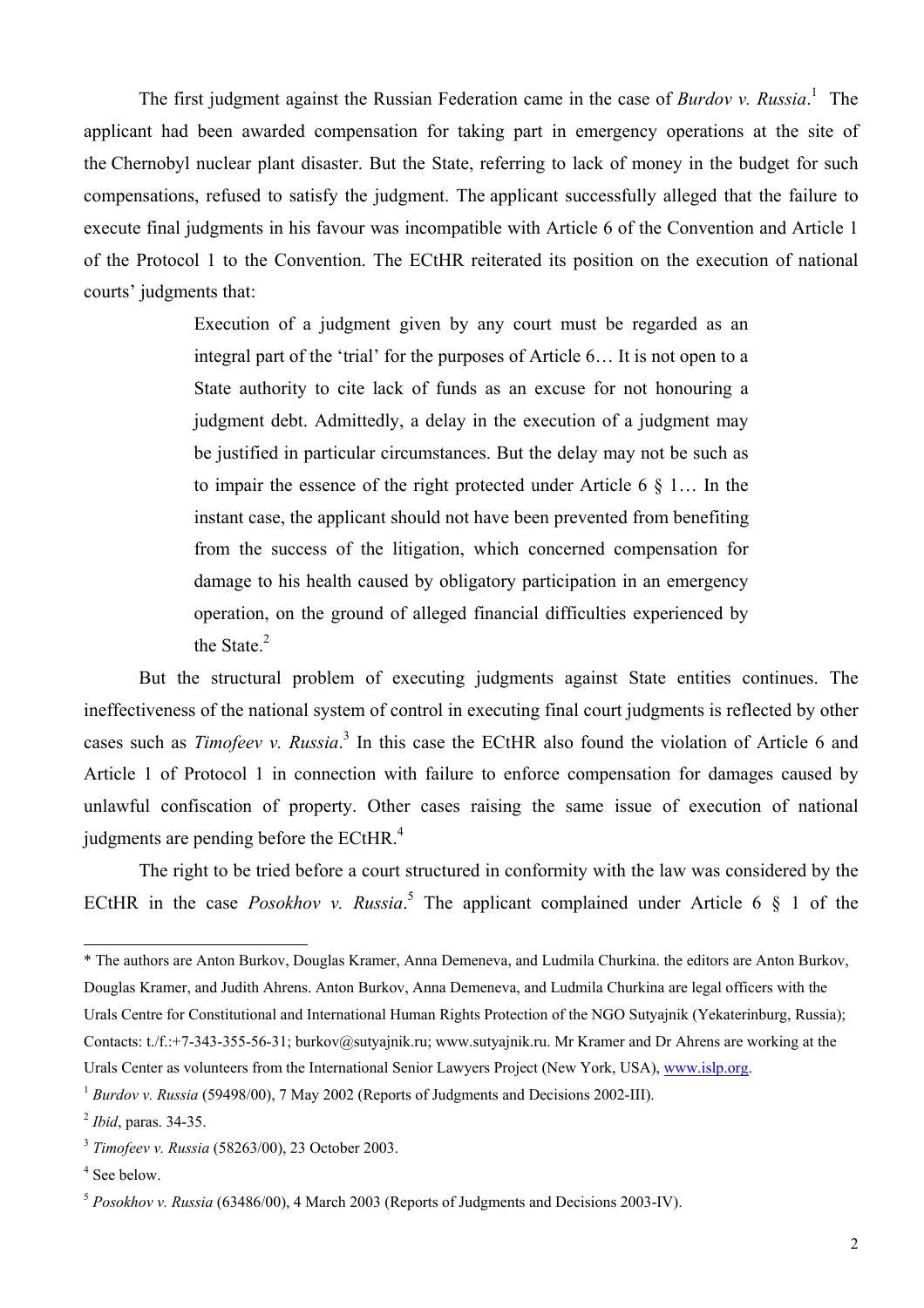Convention that the court that had convicted him on 22 May 2000 could not be considered to have been a 'tribunal established by law' because its judges were not qualified under relevant national rules.

The 2000 Federal law on Lay Judges provided for one professional judge and two lay judges to participate in Russian courts for most cases.<sup>6</sup> It provided for a new procedure for selecting lay judges and limited their service either to 14 days a year or for as long as a specific case lasted. Previously, lay judges were appointed by the former Soviet bodies and some of them administered justice in the same courts for more than 15 years. Corruption resulted from the old procedure. Despite the new law coming into force, the new selection system and terms of service of lay judges was not implemented in practice. In some regions legislative bodies failed to adopt new lists of lay judges or failed to send these lists to courts, or courts failed to implement the procedure of selection of new lay judges from these lists. Lay judges previously not appointed in accordance with national law continued to administer justice until 01 January 2003 in civil procedures and 01 January 2004 in criminal procedures. Thereafter the institution of lay judges was finally eliminated. But no voluntary review of decisions taken by improperly constituted courts occurred.

In *Posokhov* the ECtHR found a violation of Article 6 § 1 – the right to a tribunal established by law. It is instructive that the only general 'remedy' that the Russian Federation provided for this situation was the abolition of the use of lay judges, not a review of convictions by improperly constituted courts.<sup>7</sup> The unwillingness of the Russian Federation to admit a violation of the right to a fair trial and the lack of the impact of the Convention at the domestic level in this regard has required the ECtHR to admit a similar case, *Fedotova v. Russia*. 8

Delay in resolving civil cases was addressed in several cases.<sup>9</sup> The Russian Federation offered several unacceptable justifications for these delays.

*The complexity of the case*. A case is considered to be complicated if several parties appear as plaintiffs or defendants, if many witnesses must be interrogated, if voluminous materials must be examined, or if several expert examinations must be conducted. But in *Kormacheva v. Russia* the ECtHR rejected the complexity justification, noting that the applicant's action concerned an ordinary

<sup>&</sup>lt;sup>6</sup> Lay judges were persons authorised to sit in Russian civil and criminal cases as non-professional judges.

<sup>7</sup> Council of Europe, Committee of Ministers, *Resolution* ResDH (2004) 46 concerning the judgment of the ECtHR of 4 March 2003 (final on 4 June 2003) in the case of *Posokhov v. Russia*.

<sup>8</sup> *Fedotova v. Russia* (73225/01), 01 April 2004.

<sup>&</sup>lt;sup>9</sup> Relatively little time is provided by Russian legislation for consideration of cases. The Civil Procedural Code provides that cases must be decided in 2 months following the date of filing a complaint with the court and cases concerning labor issues – in a month. Because of the backload of the cases in district courts these terms are seldom followed. It is appropriate to note that the terms set in the national legislation do not play a great role for the ECtHR. However, the ECtHR determines the reasonableness of lengthy proceedings in light of the circumstances of the case, not national legislation.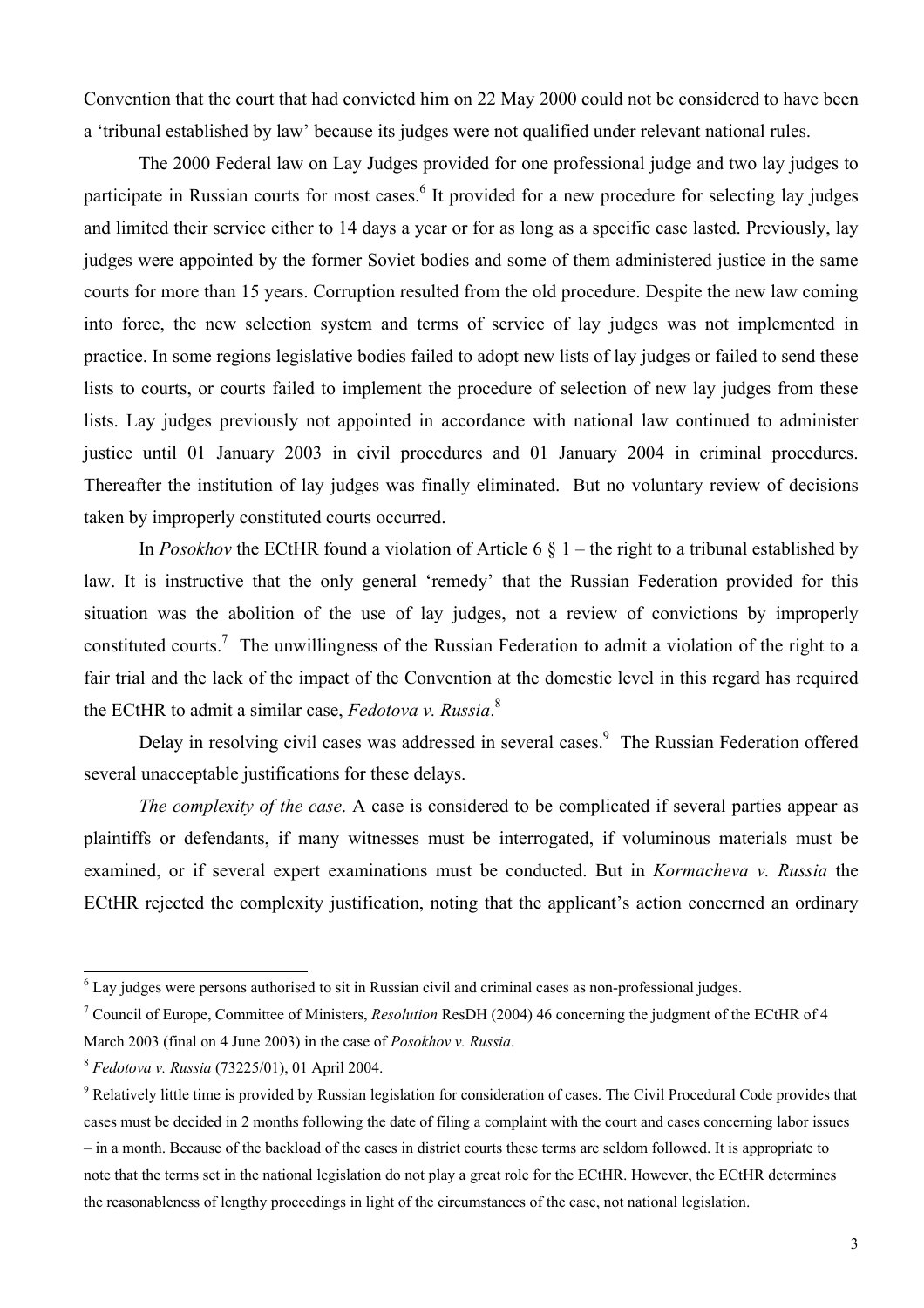employment dispute.10 Hence, in case *Plaksin v. Russia* the ECtHR considered that an overall period of more than five and a half years could not be deemed to satisfy the 'reasonable time' requirement.<sup>11</sup> The ECtHR noted in the case *Smirnova v. Russia* that the investigation of the charges the applicants faced – credit fraud and misappropriation of other's property – if carried out diligently, should not have taken years.<sup>12</sup>

*The applicant's conduct and actions. Kormacheva* also established that delays for which the State is responsible do not excuse the State from ensuring that proceedings are dealt with in a reasonable time.<sup>13</sup> In this case the ECtHR confirmed that 'it is for the Contracting States to organize their legal systems in such a way that their courts can guarantee the right to a final decision in the determination of civil rights and obligations within a reasonable time.<sup>14</sup>

*The conduct of the judicial authorities.* In the opinion of the ECtHR, the national courts are responsible for controlling observance of procedural terms by all the parties, and it is for the State to decide how to organize their legal systems to avoid delays by, for example, increasing the number of judges, or by automatic time-limits, etc.<sup>15</sup> In *Kormacheva* the ECtHR did not consider the lack of staff, poor technical condition of its building and geographical remoteness, as objective difficulties.<sup>16</sup>

*The effects of delay on the applicant.* The issue at stake in the dispute also matters. The ECtHR singled out several categories of disputes, especially where the proceedings are critical to the applicant, for special concern, for example, employment and pension disputes, personal injury cases, persons infected due to blood transfusion, etc. In *Kormacheva* the ECtHR said that the applicant's case concerned the formalization of her dismissal without which she was seriously disadvantaged in finding new employment and the ECtHR found that the delays in the proceedings were especially prejudicial to the applicant. $17$ 

*The legal certainty principle* as an integral part of Article 6 of the Convention was considered by the ECtHR in *Ryabyh v. Russia*18 and *Nikitin v. Russia.*<sup>19</sup> *Ryabyh* is what the ECtHR calls a 'Brumarescu-type case.'<sup>20</sup> *Brumarescu* involved the discretion of the Romanian Prosecutor-General to

<sup>10</sup> *Kormacheva v. Russia* (53084/99), 29 January 2004, para. 52.

<sup>11</sup> *Plaksin v. Russia* (14949/02), 29 April 2004, para. 40.

<sup>12</sup> *Smirnova v. Russia* (46133/99, 48183/99), 24 October 2003, para. 85.

<sup>13</sup> *Kormacheva*, n. 10 above, para. 54.

<sup>14</sup> *Ibid*.

<sup>15</sup> *Ibid*.

<sup>16</sup> *Ibid*, para. 55.

<sup>17</sup> *Ibid*, para. 56.

<sup>18</sup> *Ryabyh v. Russia* (*52854/99*), 03 December 2003.

<sup>19</sup> *Nikitin v. Russia* (50178/99), 20 July 2004.

<sup>20</sup> See *Brumarescu v. Romania* (28342/95), 28 October 1999 (Reports of Judgments and Decisions 1999-VII).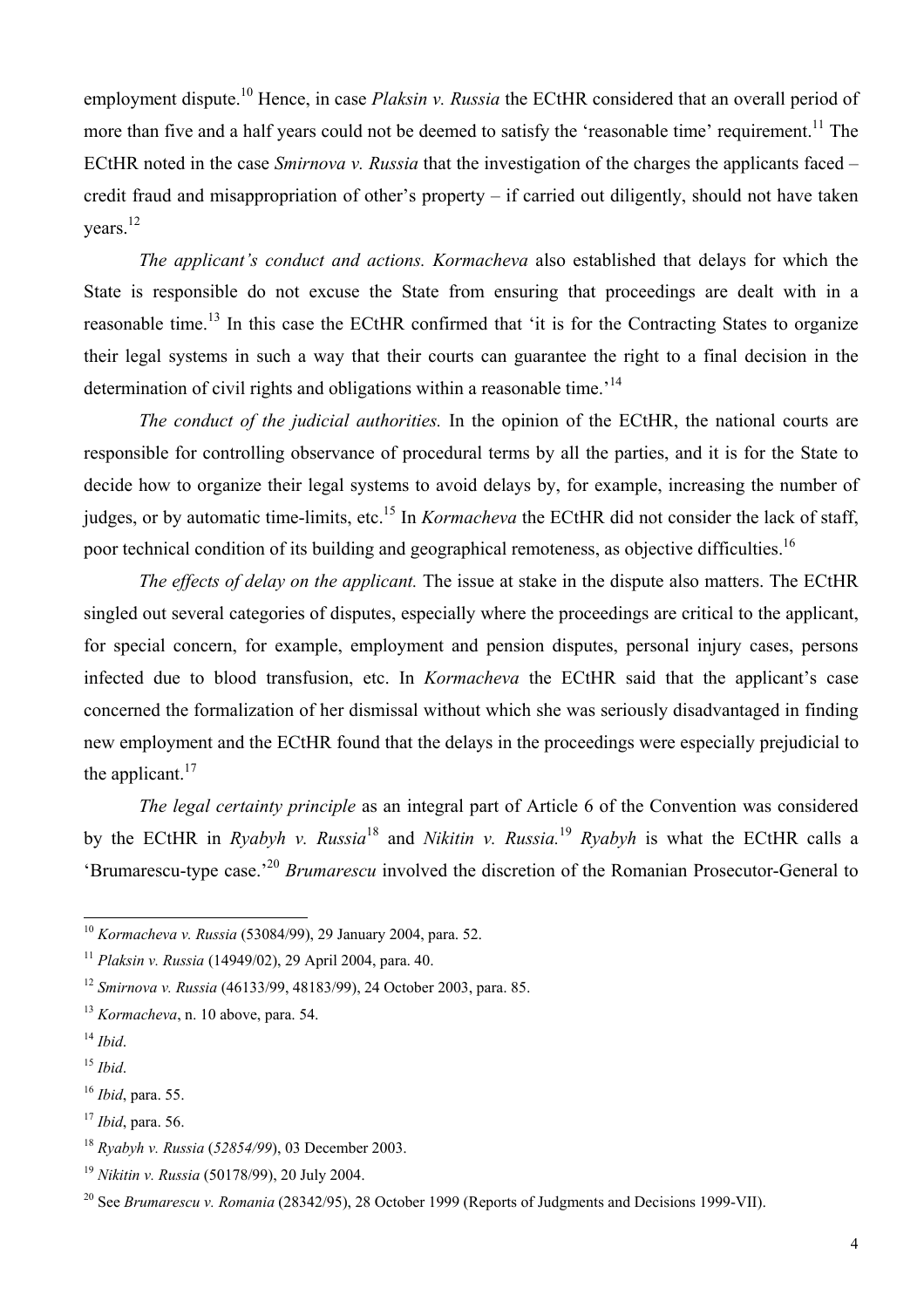apply at any time for annulment of final and binding court decisions. A similar system in Russia is known as 'supervisory review.'21 In *Ryabyh* the ECtHR concluded that the exercise of this prerogative, which had taken place several times, was incompatible with the legal certainty principle.<sup>22</sup>

The supervisory review of the judgment can result in restarting an entire judicial process which had already concluded in a final decision that was legally binding. Prior to 2003, supervisory review was usually set in motion by officials who were not parties to the proceedings.<sup>23</sup> and the exercise of the official's power was not subject to any time  $\lim_{x \to 2^4}$  The use of the procedure led to a violation of the principle of legal certainty and the right to a court hearing.

 Violation of Article 6 of the Convention is often alleged along with violation of Article 13. In *Plaksin v. Russia* the ECtHR concluded under Article 13 of the Convention that there was no effective means of legal redress in Russian law to remedy lengthy proceedings.25 And, in *Kormacheva,* the ECtHR rejected Russia's position that the applicant's numerous complaints to the Qualifications Board of Judges (Disciplinary Board) were an effective remedy for excessive delay.26

## **2.2 Freedom from Inhuman and Degrading Treatment**

In *Kalashnikov v. Russia*,<sup>27</sup> the applicant was kept in the Magadan detention facility from 29 June 1995 to 20 October 1999 and from 9 December 1999 to 26 June 2000. The applicant complained about the conditions (under Article 3 of the Convention) and length (under Article 5) of his detention and the length of the criminal proceedings against him (under Article 6). Assessing the conditions of detention, the ECtHR found the detrimental effect on the applicant's health and well-being caused by

<sup>&</sup>lt;sup>21</sup> Under Article 389 of the Russian Code of Civil Procedure, Chief Justice and Deputy Chief Justice of the Russian Supreme Court may, at any time, on their own motion lodge with a higher court an 'extraordinary appeal against a final decision on questions of law.'

<sup>22</sup> *Ryabyh*, n. 18 above, para. 57.

<sup>&</sup>lt;sup>23</sup> In a new Arbitrazh [Commercial] Procedural Code (dated 24 July 2002) and Civil Procedural Code (dated 14 November 2002) parties to the proceedings and persons whose rights and legal interests are violated by judicial decisions, and also officials of the prosecutor's offices, if a case is considered with participation of a prosecutor, have the right to lodge an application for supervisory review.

<sup>&</sup>lt;sup>24</sup> Under Article 376 of Civil Procedure Code parties to the proceedings and persons whose rights and legal interests are violated by judicial decisions and senior procuratura officers can bring such appeal within 1 year after the final judgment. However, this reform was undermined by the exemption in regard to Chief Justice and Deputy Chief Justice of the Russian Supreme Court (see n. 21 above) and an amendment in July 2004 permitting the extension of the time to seek supervisory review where the one year period was missed 'for valid reasons.' (Federal Law 94-FZ, 28 July, 2004). In the Law there is no explanation as to what those 'valid reasons' are. It is doubtful that this rule meets the "quality of law" requirement of Article 6 § 1.

<sup>25</sup> *Plaksin*, n. 11 above, para. 49.

<sup>26</sup> *Kormacheva*, n. 10 above, para. 62.

<sup>27</sup> *Kalashnikov v. Russia* (47095/99), 15 July 2002 (Reports of Judgments and Decisions 2002-VI).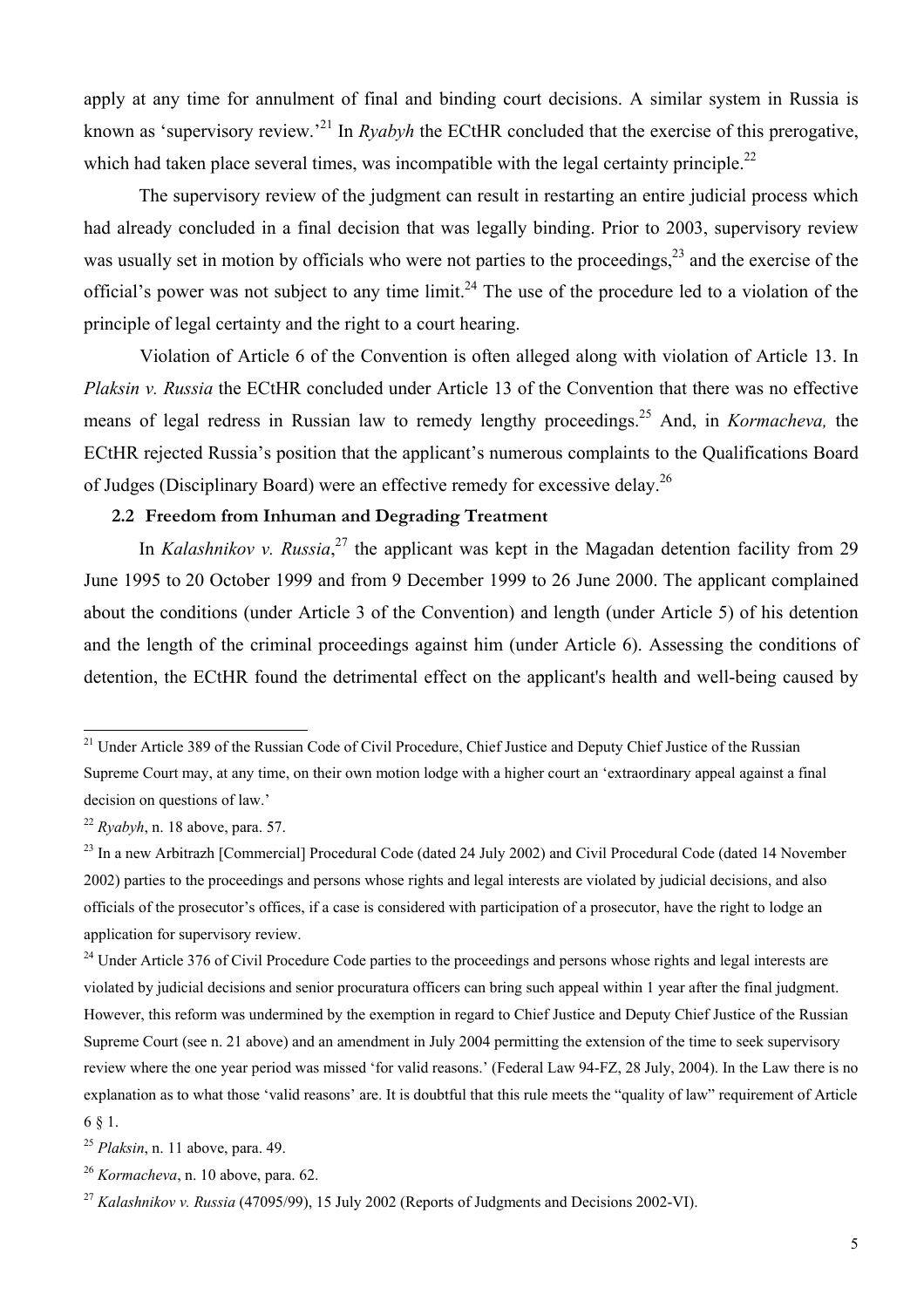the severe overcrowding and unsanitary environment, combined with the length of the period during which the applicant was detained in such conditions, amounted to degrading treatment in violation of Article 3 of the Convention.

 Sadly, it is likely that the ECtHR's findings of a breach of Article 3 in *Kalashnikov* will not result in any improvements in prison conditions, though it should encourage other detainees in Russian prisons to bring similar complaints to Strasbourg.<sup>28</sup> Russia did not even propose that its domestic courts offered a potential source of relief in this situation. It is hardly possible to suggest that in cases similar to *Kalashnikov* there is an effective remedy available, bearing in mind the Government's admissions that 'the conditions of the applicant's detention were no worse than those of most detainees in Russia,' '[o]vercrowding was a problem in pre-trial detention facilities in general' and that, 'because of economic difficulties, the very unsatisfactory conditions in Russian penal institutions were below the requirements of the Council of Europe.<sup>29</sup> This means that although almost every Russian detainee is entitled to improved conditions and compensation for current conditions, it is unlikely they will find any relief in domestic courts.

#### **2.3 Right to Liberty**

Violations of Article 5 § 3 of the Convention were ruled upon by the ECtHR. In *Kalashnikov* the ECtHR noted the applicant's length of detention. Though the ECtHR can only consider violations occurring after Russian ratification of the Convention (5 May 1998), the ECtHR held it may also consider the overall period during which the applicant was detained, including the period prior to then. The ECtHR found that the period spent by the applicant in detention pending trial had exceeded a 'reasonable time' in violation of Article 5 § 3 of the Convention. Considering the characteristics of the investigation and the substantial delays in the court proceedings, the ECtHR stated that the authorities did not act with all due expedition.<sup>30</sup>

In the notorious *Gusinskiy v. Russia*<sup>31</sup> case, the chairman of the Board and majority shareholder of Media Most had the misfortune to get into a dispute with the state controlled natural gas monopoly Gazprom. Rather than resolve the dispute through the normal channels, in 1999 the State directed its General Prosecutors Office to raid the offices of Media Most and criminal proceedings were instituted against Gusinskiy. He was interrogated in 1999, and a second interview was sought in 2000 while Guisinskiy was abroad. He promptly returned to Russia, where he was arrested, jailed, and placed, against putative orders, in a prison notorious for its poor conditions. While Gusinskiy was in prison he

<sup>&</sup>lt;sup>28</sup> Alastair R. Mowbray, 'European Convention on Human Rights: Developments in Tackling the Workload Crisis and Recent Cases,' (2004) 3:1 *Human Rights Law Review*, 135 at 138.

<sup>29</sup> *Ibid*; *Kalashnikov*, n. 27 above, para. 93.

<sup>30</sup> *Kalashnikov*, n. 27 above, para. 120.

<sup>31</sup> *Gusinskiy v. Russia* (70276/01), 19 May 2004.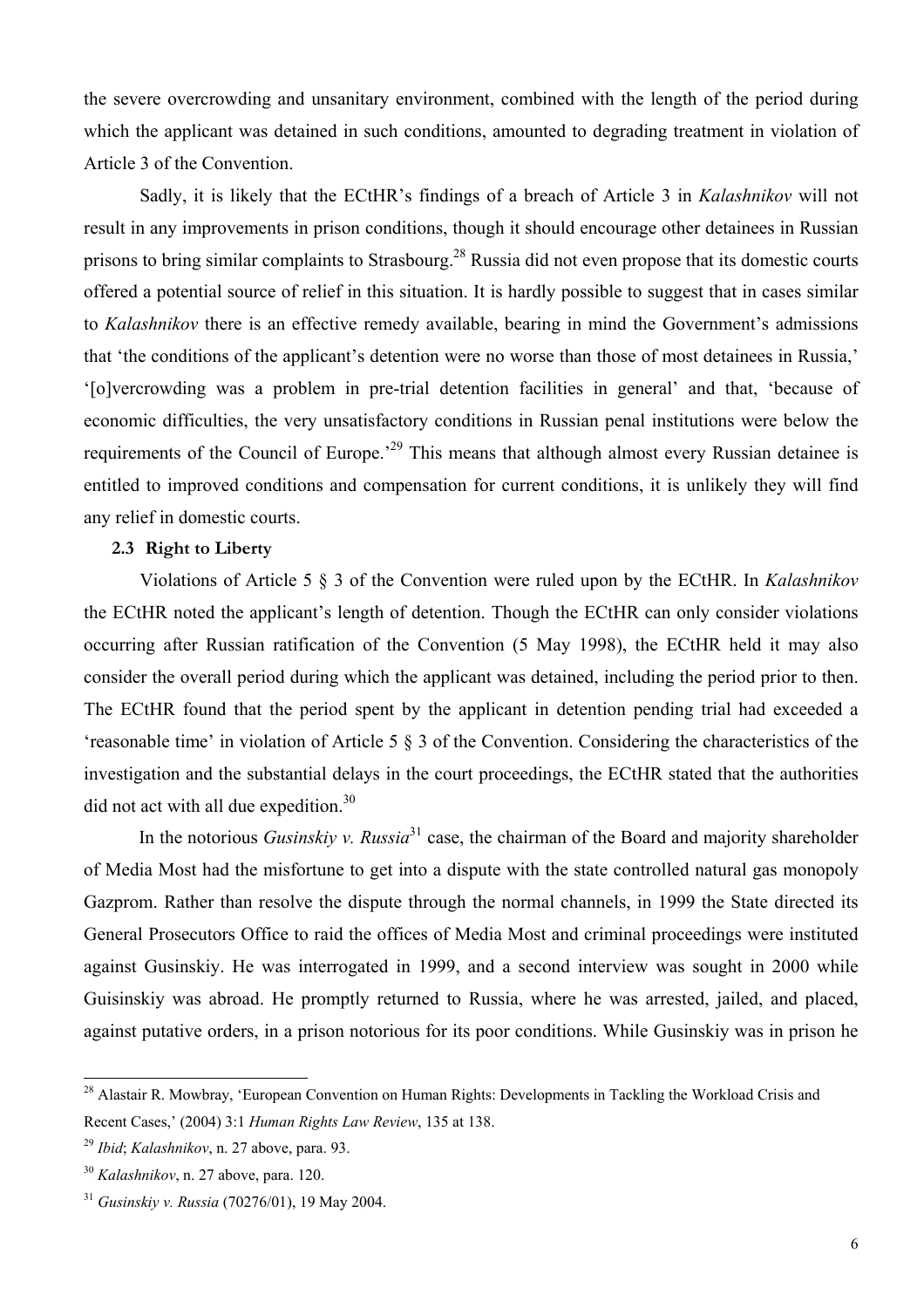was repeatedly interrogated, but was also told by the Minister for Press and Mass Communications, Mr Lesin, that all criminal charges against the applicant arising out of the Russian Video matter would be dropped if the applicant sold Media Most to Gazprom at a price to be unilaterally determined by Gazprom. Guisinskiy finally signed such an agreement, the criminal prosecution was promptly stopped, and all restraints were lifted against Gusinskiy. He immediately left Russia and Media Most repudiated the agreement as having been coerced.

Gusinskiy's attorneys commenced efforts to secure his release as soon as he was arrested. After his release they continued their efforts to secure redress for his jailing, but were rebuffed based on the Russian rule that once a person is released he can no longer complain about his illegal detention. The Government continued efforts to prosecute Gusinskiy, going so far as to get an international arrest warrant issued that resulted in imprisonment in Spain, until a Spanish court ruled in Gusinskiy's favour.

Gusinskiy's efforts in Russia to redress the manner in which the Government had and continued to proceed proved predictably fruitless. His attorneys turned to the ECtHR under Article 5 of the Convention.

In the present case, the applicant was remanded in custody before being charged. The detention of a person before being charged is an exclusion permitted by Article 90 of the Russian Code of Criminal Procedure (the CCrP) in 'exceptional circumstances.' It was agreed by the parties that the CCrP did not define what constituted 'exceptional circumstances.' Therefore the ECtHR ruled that the 'exceptional circumstances' provision did not meet the 'quality of law' requirement of Article 5.32

In addition, the ECtHR was of the opinion that the applicant's prosecution was used to intimidate him. For this reason the ECtHR found a violation of Article 18 in conjunction with Article 5 of the Convention since the detention was applied for a purpose other than that provided for in Article 5  $§ 1 (c).^{33}$ 

In this case the ECtHR reviewed the Government's justifications for the arrest and detention of Gusinskiy, demonstrating a healthy cynicism for the claims put forward by Russia, undoubtedly coloured by the transparent abuse of the criminal process to further the economic and political goals of the Government of silencing a media voice of opposition.

Serious violations of orders of detention and the procedure for challenging them resulted in the judgment in *Smirnova v. Russia*. 34 In this case the ECtHR found that the repeated detentions, following

<sup>32</sup> *Ibid*, para. 64.

<sup>33</sup> *Ibid*, paras. 76-78.

<sup>34</sup> *Smirnova*, n. 12 above.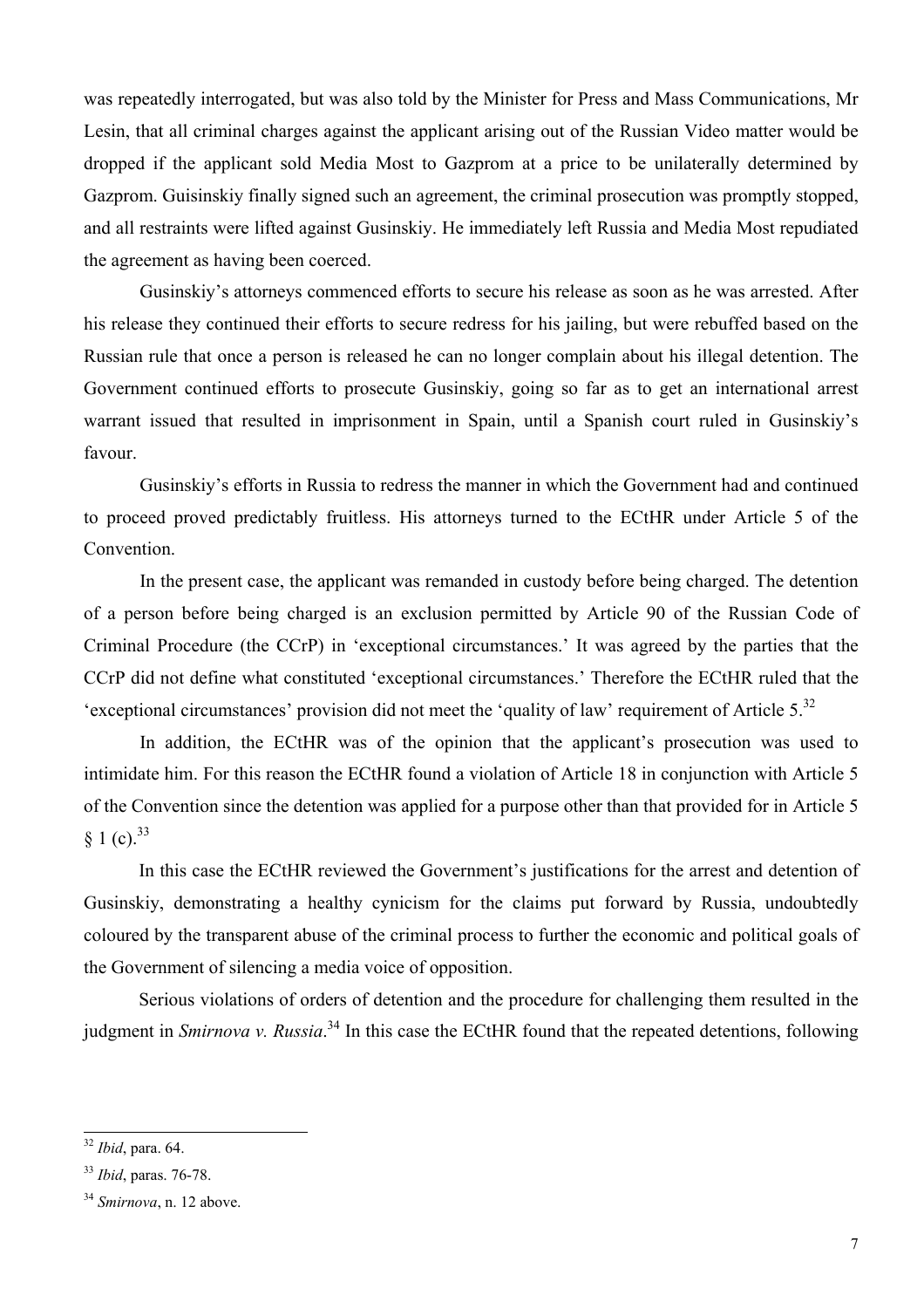releases, of the applicants in the course of one criminal investigation, all on the basis of insufficiently reasoned decisions to detain, amounted to a violation of Articles 5  $\frac{8}{1}$  and 5  $\frac{8}{3}$  of the Convention.<sup>35</sup>

*Rakevich v. Russia*<sup>36</sup> involved arbitrary and unlawful detention in a psychiatric hospital. In its judgment of 28 October 2003, the ECtHR ruled that the applicant had been detained in violation of the procedure prescribed by Russian law.<sup>37</sup> The ECtHR found a violation of Article 5  $\S$  1 of the Convention in this respect. The ECtHR also held that the lack of a right to independently challenge the lawfulness of the psychiatric detention breaches Article 5 § 4. The Russian Psychiatric Treatment Law does not permit a mental patient to apply to the court himself/herself to test the lawfulness of his/her detention. More than a year has elapsed since the *Rakevich* judgment. However, no changes to the Law have been initiated by the Government in order to honour the judgment.<sup>38</sup>

### **2.4 Right to Respect for Private Life**

It is an everyday event for a Russian citizen to be required to prove his identity and so one must carry his internal passport every day. The law also requires that a person who wishes to find employment, receive free medical care, receive mail, marry, vote, use notary public services, and to do many other things, must be able to produce a passport. Routine delays by public authorities in returning an internal passport seized in connection with an investigation cause citizens to endure many everyday inconveniences. Cumulatively, these amount to an interference with the person's right to respect for his/her private life for which there is neither a legal basis nor redress. In *Smirnova* the ECtHR held there to have been a violation of Article 8 of the Convention due to the cumulative interferences in the applicant's life arising from the failure to return the applicant's passport upon her release from remand custody, despite any basis in domestic law.<sup>39</sup>

3. Cases Awaiting Judgment: What Can Russia Expect From The ECtHR in the Next Few Years?

There are presently over 50 cases pending before the ECtHR for which there is no judgment, but which raise issues that the ECtHR has determined to be admissible.

What do the issues determined to be admissible by the ECtHR tell us about how Russia has treated judgments from the ECtHR and what she can expect from the ECtHR in the near future?

<sup>35</sup> *Ibid*, para. 71.

<sup>36</sup> *Rakevich v. Russia* (58973/00), 28 October 2003.

<sup>&</sup>lt;sup>37</sup> The judicial decision ordering her confinement was delivered 39 days after she was detained, instead of 5 days prescribed by law.

 $38$  Unfortunately, the ECtHR did not address the issue of which party – the state or the detainee – should have the burden of proof. Russian law currently requires the detainee to prove the unlawfulness of his detention.

<sup>39</sup> *Smirnova*, n. 12 above, para. 100.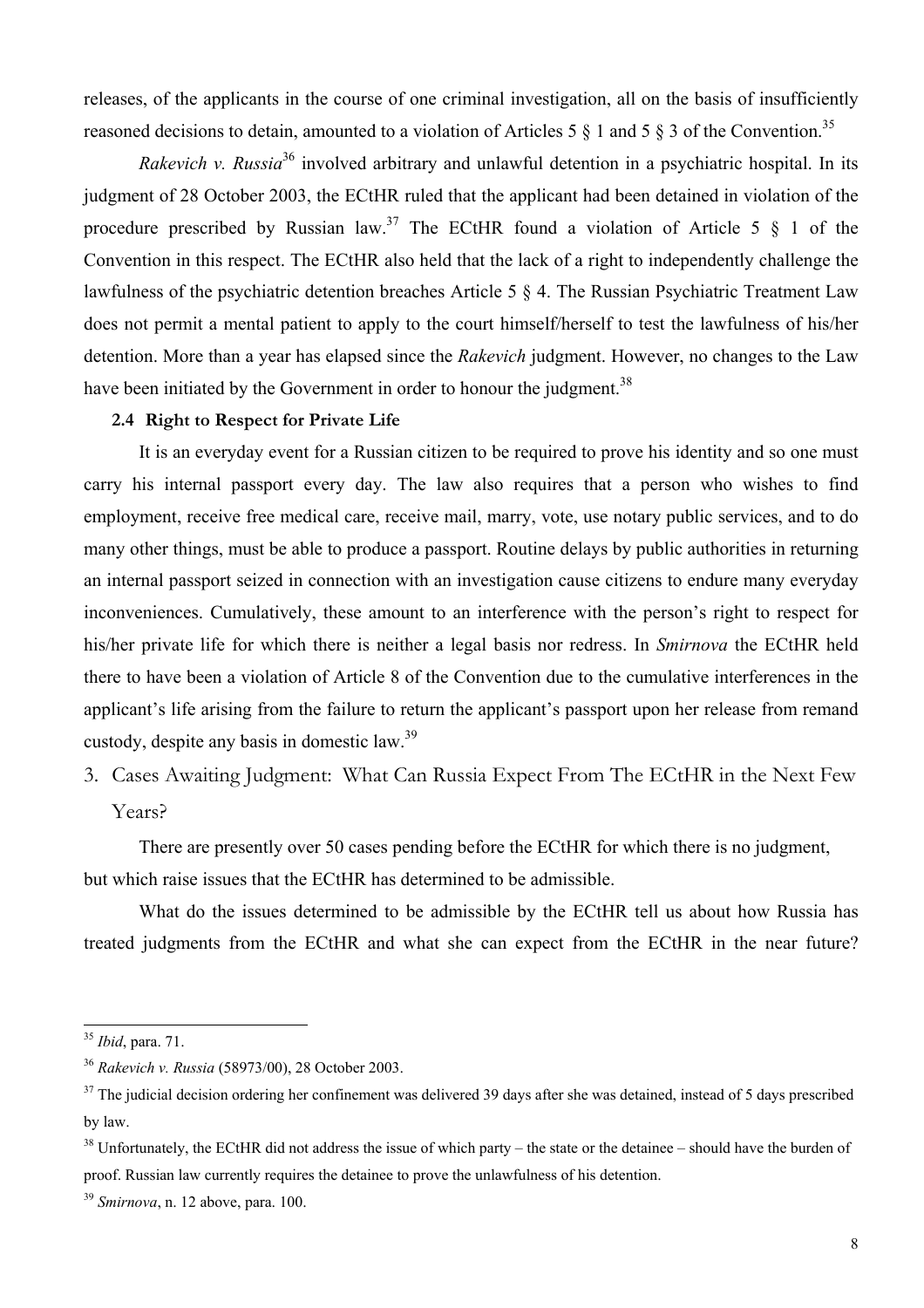Unlike Russia's system of 'supervisory review,<sup>40</sup> the ECtHR can only rule on cases brought before it by a litigant. Furthermore, unlike the procedure of the United States Supreme Court.<sup>41</sup> the ECtHR does not have discretion to decline to rule on issues that are admissible. Nevertheless, the spectrum of admissible issues that have been presented by litigants who have tried (or have been forced) to use the Russian judicial system to protect their human rights reveals a system that does not reform itself in response to judgments of the ECtHR. Russia is a country where human rights are still more likely than not to be disregarded in practice.

The two most 'popular' issues accepted for admissibility by the ECtHR in cases brought against Russia still involve the failure of the judicial system to provide fair and speedy justice. These issues arise, on the civil side, out of abuses by the judicial authorities of the system of supervisory review<sup>42</sup> and, on the criminal side, out of long delays often involving excessive pre-trial detention, that deny fair and speedy trials.<sup>43</sup> It is noteworthy that far fewer cases have been presented to the ECtHR involving admissible substantive issues of human rights such as freedom of expression, petition, association, movement, religion, life, and so forth, than involve the operation of the judicial system. Is this because these basic rights are respected in most cases, or because the judicial system effectively discourages the presentation of these rights for decision?

#### **3.1 The Denial of Human Rights through Abusive Appeal Procedures**

The procedural histories recited in the cases from Russia reported by the ECtHR reveals tortuously drawn out litigation, frequently concluding after great effort, with a final judgment for the litigant, for example, a pensioner, <sup>44</sup> the victim of socialist property confiscation.<sup>45</sup> an injured worker.<sup>46</sup> The successful litigant attempts to enforce the judgment, again being forced to battle with the bailiff system, and finally, when success is within view, a senior court official orders supervisory review, resulting in an 'extraordinary appeal' which inevitably (in the cases presented to the ECtHR for review) results either in a return to the court of original instance or an outright reversal.<sup>47</sup> Without the

 $40$  See n. 21, 23, 24 above.

<sup>&</sup>lt;sup>41</sup> Most cases involving issues of human rights get to the United States Supreme Court by a form of discretionary review, via a Writ of Certiorari. In practice only a very small percentage of litigants seeking review before the Supreme Court are granted such a Writ.

 $42$  The use of supervisory review, usually challenged under Articles 6 and 13 in conjunction with Article 1 of Protocol 1 under a variety of headings such as lack of finality of judgment, unfair delay, failure to respect property, and lack of effective remedy, often presents an appearance of impropriety, perhaps corruption.

<sup>&</sup>lt;sup>43</sup> Challenges to criminal procedure usually come under Articles 3, 5 and 6.

<sup>44</sup> *Pravednaya v. Russia* (69529/01), 25 September 2003.

<sup>45</sup> *Yemanakova v. Russia* (60408/00), 06 November 2003.

<sup>46</sup> *Smarygin v. Russia*, (73203/01) 02 September 2004.

 $47$  Though it has not been argued in any of the cases presented to the ECtHR, this sort of treatment of litigants should be challenged under Article 3 as cruel and unusual punishment. And see *Nikitin*, n. 19 above, a rare case won on the merits by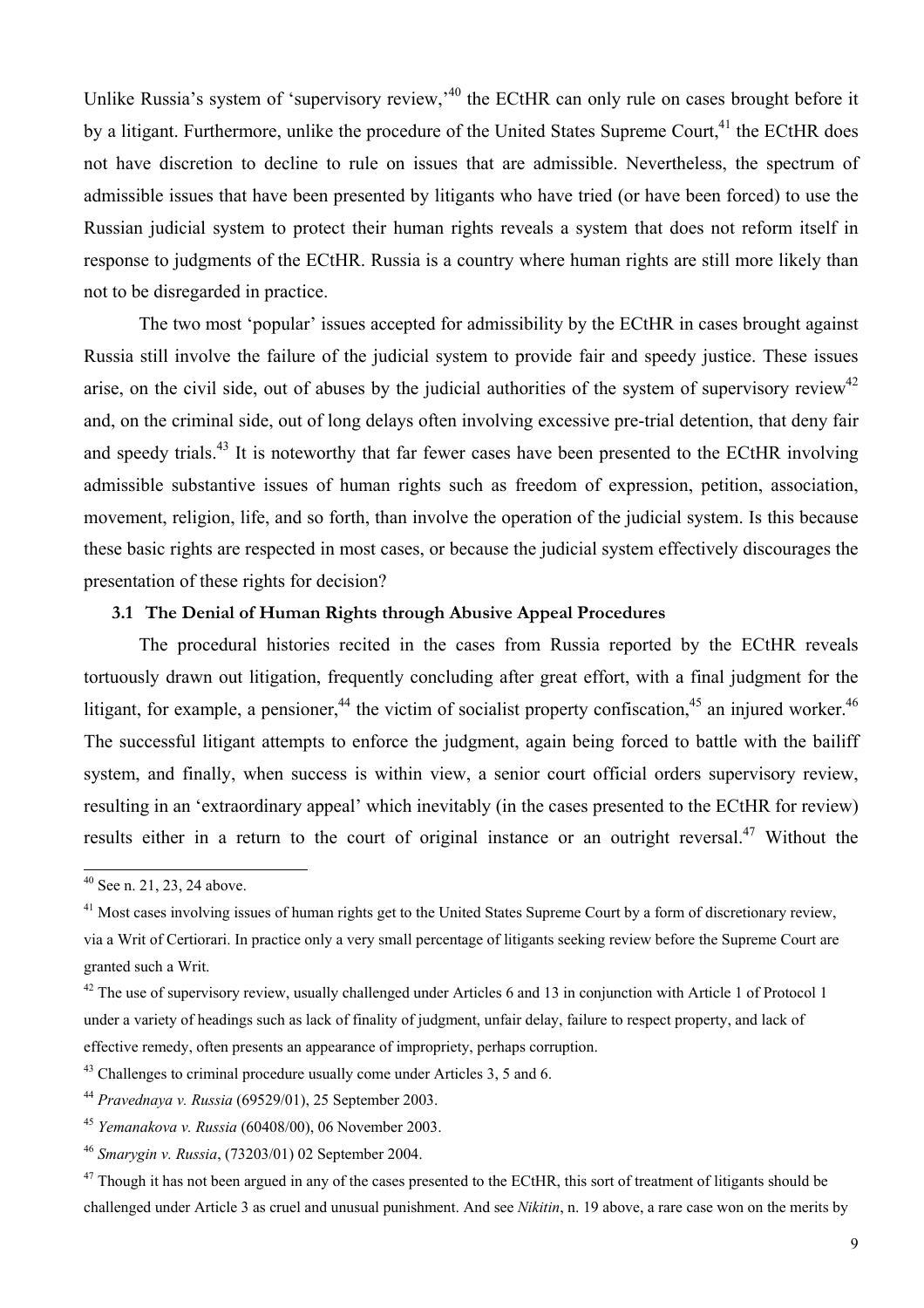availability of a fair hearing and timely judgments resulting in reliable finality, no rights can be said to be secure.

As in *Ryabyh v. Russia*<sup>48</sup>, challenges to abuses of the civil appeal procedure are usually heard under Article 6 and Article 1 of Protocol 1. For example, in *Konovalov v Russia*49 a former military man sought free housing to which he was entitled under law. His odyssey through the courts started in 1996. After refusal by the authorities he sued and, in 1996, won a judgment directing the authorities to provide housing. No appeal was taken and Konovalov started enforcement proceedings. Enforcement having proven fruitless, Konovalov started a new proceeding in 1998 and won a Pyrrhic victory – payment for a new housing unit, but only if the federal authorities allocated money for such servicemen's benefits. No appeal was taken from this judgment, nor was enforcement forthcoming. In 2000, following supervisory review, the judgment was quashed and remanded for a new trial. Later that year, Konovalov was induced to drop his case on the promise by the head of the town authority that he would be given a certificate for free housing. The application to discontinue the case was promptly granted, but the promise proved false. Konovalov may have been fooled by the town authorities, but he was wise enough to have started a third action against the Federal Government in 1999. Here too he was initially successful, winning a judgment for money to purchase a flat. Here too no appeal was taken and the judgment became final. However, at some unknown date the President of the Regional Court requested supervisory review. This judgment was also quashed and sent back for a new hearing. It was then dismissed on the grounds that Konavalov was seeking the same remedy he had sought in his previously unsuccessful efforts.

Russia argued that the judgment had been quashed and that Konavalov had not exhausted his remedies. However the ECtHR was not interested in such technicalities. It noted:

> However, [the quashing of the judgment] does not change the fact that the applicant could not obtain the enforcement of the judgment for two and a half years preceding the quashing. The ECtHR recalls that the right to a court as guaranteed by Article 6 also protects the implementation of final, binding judicial decisions, which, in States that accept the rule of law, cannot remain inoperative to the detriment of one party.<sup>50</sup>

Furthermore, regarding the withdrawal induced by the false promise, the ECtHR stated:

the Russia Federation where supervisory review was used (unsuccessfully) by the prosecution to seek review of a final judgment of acquittal, subjecting the defendant to the threat of being tried again even after a final verdict of acquittal. However the ECtHR ruled that this use of supervisory review did not constitute a threat of double jeopardy (see *Nikitin*, n. 19 above, para. 61).

<sup>48</sup> *Ryabih,* n. 18 above.

<sup>49</sup> *Konovalov v. Russia* (63501/00), 27 May 2004.

<sup>50</sup> *Ibid,* the Law para. 1.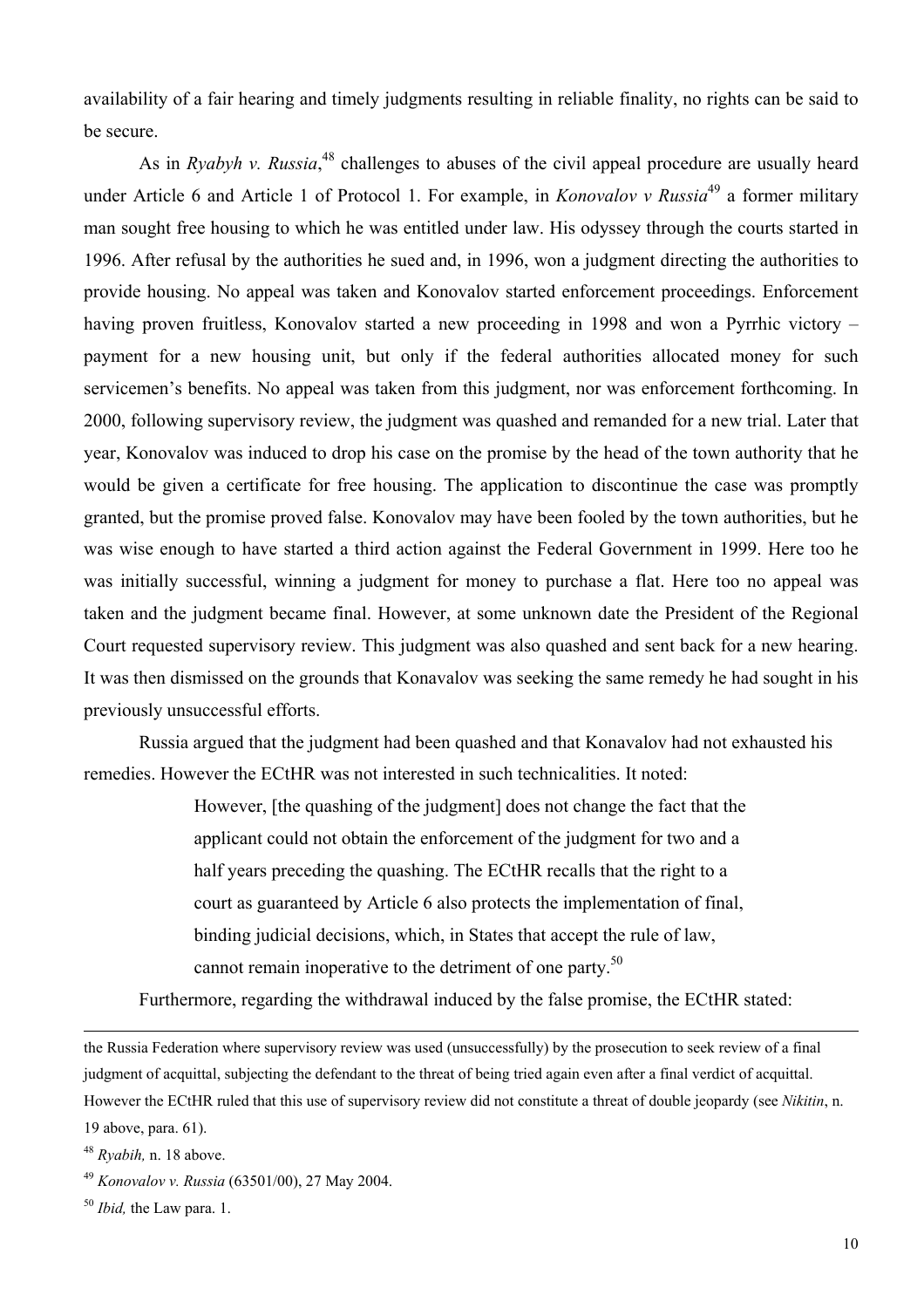Based on the same considerations, the ECtHR finds irrelevant to the complaint in question and rejects the Government's submission concerning the applicant's failure to appeal against the decision… which accepted the applicant's withdrawal of his claim in the course of the new examination of the case subsequent to the quashing of the judgment on supervisory review<sup>51</sup>

Applying the usual formula, the ECHR held:

The Court considers, in the light of the parties' submissions, that the complaint raises serious issues of fact and law under the Convention, the determination of which requires an examination of the merits. The Court concludes therefore that this complaint is not manifestly ill founded within the meaning of Article 35  $\S$  3 of the Convention.<sup>52</sup>

In *Pravednaya v Russia*53 a pensioner had successfully challenged a determination by the Pension Agency as not providing a large enough pension. After the Pension Agency lost its final appeal the pensioner started enforcement proceedings. Almost six months after the successful pensioner started her efforts to enforce the final judgment, and over 8 months after the judgment itself had become final, the Pension Agency applied to re-open the judgment on the grounds that the courts had misapplied the law. Although the time for appeal was long past, the court reopened and, more than a year after final judgment, the pensioner's case was dismissed. Here too the ECtHR concluded that the complaint was not manifestly ill founded within the meaning of Article 35 § 3 of the Convention.

## **3.2 Abuses of Criminal Procedure**

Complains against Russia arising from criminal proceedings raising issues held by the ECtHR to be admissible involve claims of excessive pre-trial detention, inability to challenge pre-trial detention, and disregard of procedural safeguards.<sup>54</sup> For example, in *Klyakhin v Russia*, the applicant was arrested on suspicion of robbery in August 1997 and was held in custody for three and a half years until February 2001, when his second conviction (the first having been quashed) resulted in a sentence for time served.<sup>55</sup> The ECtHR found not to be manifestly ill-founded Klyakhin's complaints that he was denied the right to be tried within a reasonable period of time or be released in violation of Article 5 § 3 of the Convention, that he had been denied the right to obtain review of his detention (Article 5 § 4),

<sup>51</sup> *Ibid*.

<sup>52</sup> *Ibid*, the Law para. 4 (a).

<sup>53</sup> *Pravednaya,* n. 44.

<sup>54</sup> *Mayzit v. Russia* (63378/00), 29 April 2003; *Klyakhin v. Russia* (46082/99), 14 October 2003; *Panchenko v. Russia* (45100/98), 16 March 2004; *Romanov v. Russia* (63993/00), 01 April 2004; *Bordovskiy v. Russia* (49491/99), 11 May 2004; *Rokhlina v. Russia* (54071/00), 09 September 2004.

<sup>55</sup> *Klyakhin v. Russia* (46082/99), 14 October 2003.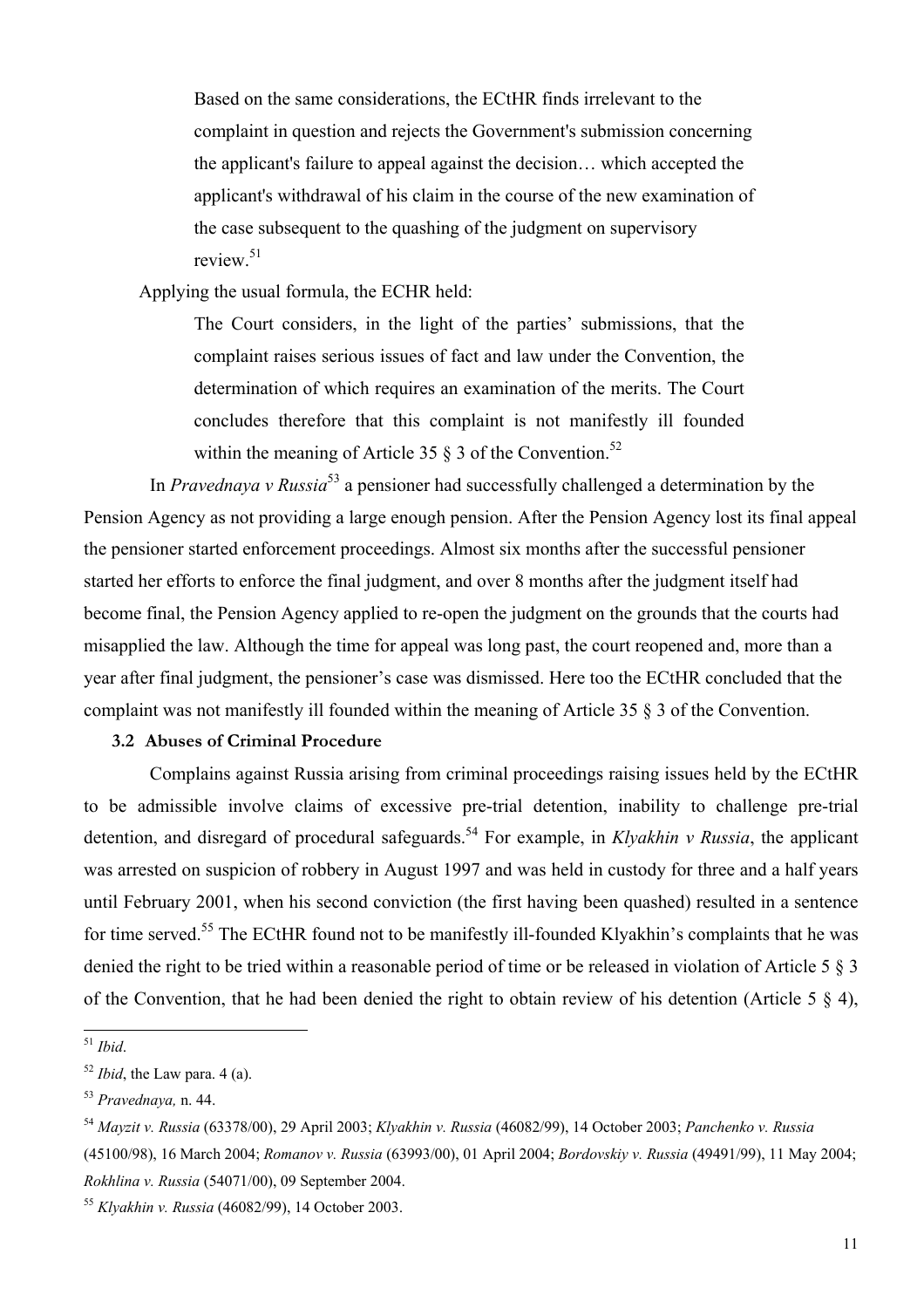and that the criminal charges against him were not determined within a reasonable time (Article 6 § 1 and Article 13 of the Convention).

Other cases involving the criminal system seek review of allegations of violation of the Convention arising from conditions of detention,<sup>56</sup> the failure to investigate a prison suicide,<sup>57</sup> and less serious abuses by the state of its power to deprive its citizens of liberty.<sup>58</sup>

### **3.3 Abuses of Substantive Rights**

## *3.3.1 Political Rights:*

The rights of political parties and political speech under the Convention are the subject of five cases.<sup>59</sup> The disturbing use of defamation actions by politicians and government officials to silence political criticism is challenged in *Dyuldin and Kislov v. Russia*,<sup>60</sup> and *Filatenko v. Russia*.<sup>61</sup>

In *Dyuldin* a trade union leader and a journalist, members of a local group called 'Civic Unity' that adopted a position paper addressed to 'the President of the Russian Federation, the Security Council of the Russian Federation, the Journalists' Union of Russia, the plenipotentiary representative of the President for the Volga Federal District Mr Kiriyenko, [and] the Minister for Press and Information of the Russian Federation Mr Lessin.' This petition was published in a local paper with a further statement that, among other allegations:

> The Penza Region is gradually transforming into a private holding controlled by the Governor V. Bochkaryov and his close circle... we openly disagree with the selfish and destructive policy of the governor and his team, we publish materials denouncing bribe-takers and officials who abuse their position... Now again, as in early 1991 when the [Communist] Party's nomenclature feared their imminent dismissal, the regional power started reprisals against the independent media.

<sup>56</sup> *Novoselov v. Russia* (66460/01), 08 July 2004; *Mayzit v. Russia* (63378/00) 29 April 2003; *Romanov v. Russia* (63993/00), 01 April 2004.

<sup>57</sup> *Trubnikov v. Russia* (49790/99), 14 October 2003.

<sup>58</sup> *Menesheva v. Russia* (59261/00), 15 January 2004.

<sup>59</sup> *Dyuldin and Kislov v. Russia* (25968/02), 13 May 2004; *Filatenko v. Russia* (73219/01), 03 June 2004; *Vatan (People's Democratic Party) v. Russia* (47978/99), 04 September 2003); *Presidents Party of Mordova v Russia* (65659/01),

<sup>9</sup> September 2003; *Russian Conservative Party of Entrepreneurs, Zhukov and Vasilyev v. Russia* (55066/00, 55638/00), 18 March 2004; See also *Labzov v. Russia* (62208/00), 08 January 2004 involving an individual's right of petition and expression, and *Moscow Branch of the Salvation Army v. Russia* (72881/01), 24 June 2004 involving efforts to suppress the activities of the Salvation Army.

<sup>60</sup> *Dyuldin and Kislov v. Russia* (25968/02), 13 May 2004.

<sup>61</sup> *Filatenko v. Russia* (73219/01), 03 June 2004.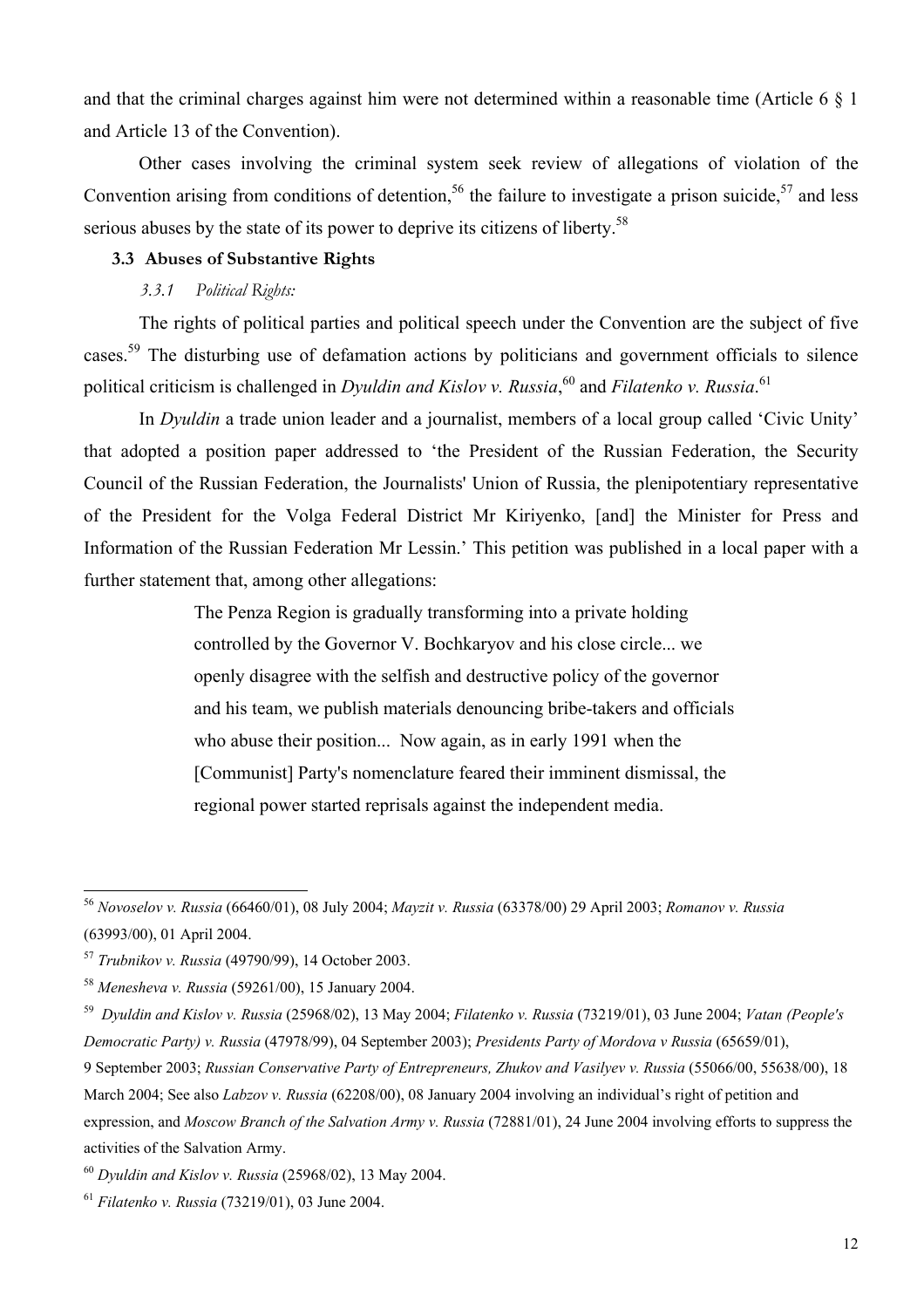Journalists are subjected to threats and beating, our publications are banned from printing and dissemination in the region... $^{62}$ 

Twenty-six members of the Penza Regional Government started a defamation action.<sup>63</sup> After a trial, the court held that the statements in the address were not true and that they damaged the honour and dignity of the plaintiffs, the members of the Government of the Penza Region. Damages were awarded. An appeal, as well as several requests for supervisory review, were of no avail, even though the Russian Constitution guarantees freedom of ideas and expression, freedom of the mass media (the newspaper was also held liable), and freedom of petition.<sup>64</sup>

 The ECtHR considered the complaint under Article 10 of the Convention. The ECtHR noted that there did not appear to be any special consideration in Russian law for political statements by individuals or the media, and that the burden of proof was such that a plaintiff need merely prove publication and the defendant must then prove the truthfulness of the statement.<sup>65</sup> The ECHR found that the applicants' complaint under Article 10 was not manifestly ill founded.

Where defamation actions are not available, perhaps because the defamation laws have achieved their goal of silencing pointed criticism, the state can always resort to re-registration requirements to harass pesky opposition parties. The abuse of this device is challenged in *Presidents*  Party of Mordovia.<sup>66</sup> The Party had been properly registered prior to a new enactment in 1995 requiring re-registration. Its efforts to re-register were rebuffed for failure to receive formulistic words in the application. When these omissions were corrected, the Party was informed it had missed the deadline to re-register and a liquidation proceeding was commenced by the Ministry of Justice of Mordovia. Consider the surprise of the Ministry when the local court concluded that the applicant's request for re-registration complied with the relevant law, that the refusal to allow re-registration was unlawful, and that the Republic of Mordovia was ordered to renew the applicant's registration. Though this judgment was reversed, it was restored following supervisory review. But the Ministry was not to be thwarted. It refused to comply with the judgment, stating that the law had changed in the interim. This refusal was upheld by the courts. The ECtHR considered the applicant's complaint under Article 11 of the Convention.

<sup>62</sup> *Dyuldin*, n. 60 above, the facts para. 1a.

 $63$  One government official who was a plaintiff subsequently withdrew, stating that the lawsuit was 'an attempt to put the media under control.' He was promptly dismissed from office.

<sup>&</sup>lt;sup>64</sup> Article 29 of the Russian Constitution guarantees freedom of ideas and expression, as well as freedom of mass media. Article 33 of the Russian Constitution provides that Russian citizens shall have the right to petition in person, as well as to submit individual and collective appeals to State authorities and local self-government bodies.

 $65$  Resolution No. 11 of the Plenary Supreme Court of the Russian Federation of 18 August 1992 (as amended on 25 April 1995).

<sup>66</sup> *Presidents Party of Mordova v Russia* (65659/01), 9 September 2003.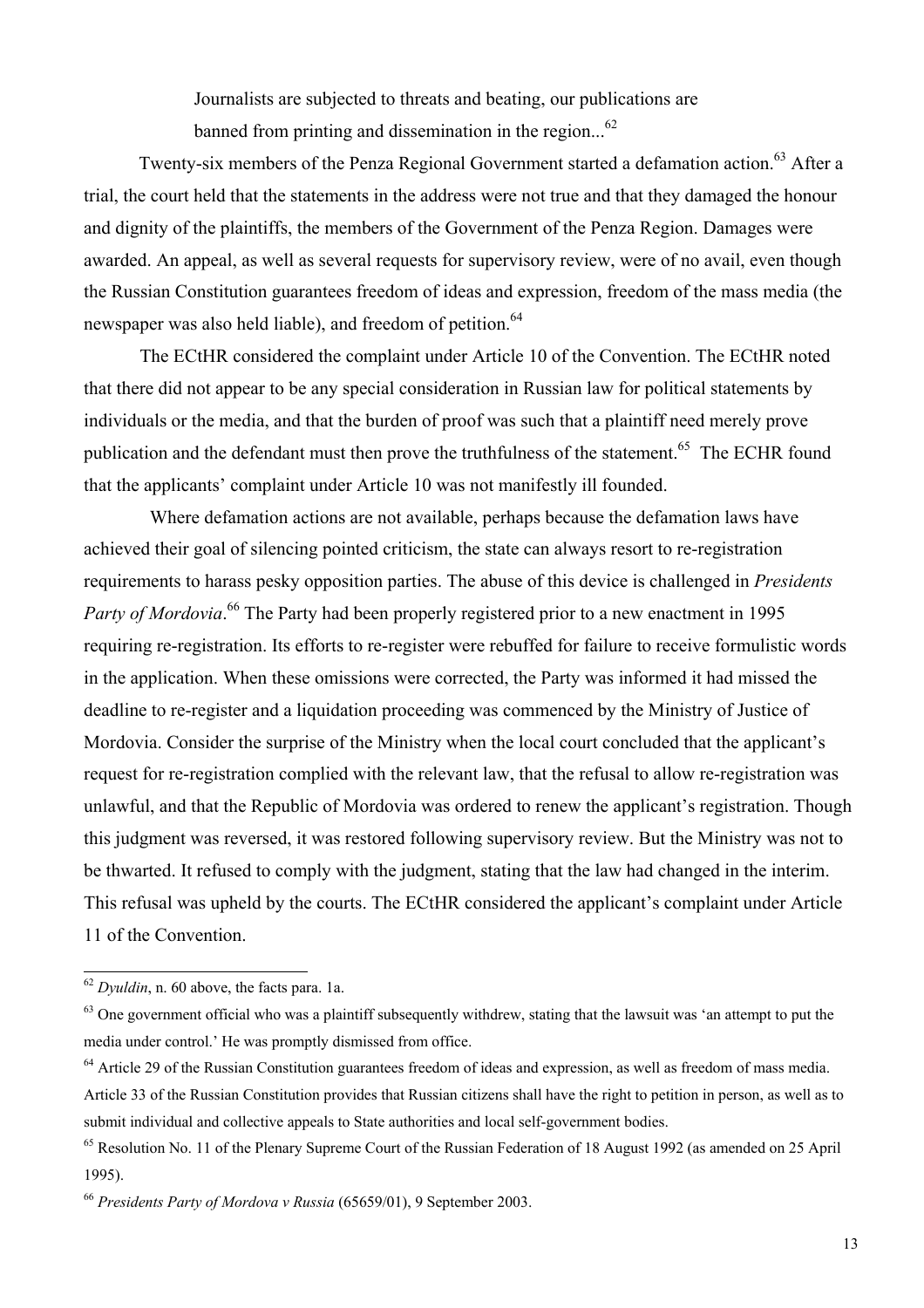After the commencement of this complaint and after the ECtHR had requested a response from Russia, the refusal to re-register was annulled and registration was ordered. Russia accordingly asked the ECtHR to discontinue the case. But the ECtHR refused, referring to its rule that:

> A decision or measure favourable to the applicant is not in principle sufficient to deprive him of his status as a 'victim' unless the national authorities have acknowledged, either expressly or in substance, and then afforded redress for, the breach of the Convention… Only when these conditions are satisfied does the subsidiary nature of the protective mechanism of the Convention preclude examination of an application.<sup>67</sup>

The ECtHR concluded that the complaint was not manifestly ill founded, especially in light of the circumstances:

> Even if the ruling of the Supreme Court of the Republic of Mordovia could be said to be an acknowledgement, in substance, that the applicant's freedom of association was unjustifiably restricted, the Court considers that it did not provide adequate redress, as required by the Court's case law. Even assuming that a three-year ban can in principle be remedied by an act of registration, this did not occur in the present case. The Court notes that the conditions which formerly permitted the applicant to have itself registered as a political party ceased to exist in the meantime under new legislation and the present day permission to register is therefore a priori devoid of any practical consequences.<sup>68</sup>

The effort to silence criticism took other forms in *Vatan (People's Democratic Party) v. Russia69* and *Russian Conservative Party of Entrepreneurs, Zhukov and Vasilyev v. Russia.70*

Freedom of petition, expression, and conscience are also the subject of *Labzov v. Russia*<sup>71</sup> and *Moscow Branch of the Salvation Army v Russia72*. In the *Salvation Army* case, the religious organization was treated by the government much as the predecessor Soviet government treated it when its Russian branch was dissolved as an 'anti-Soviet organization.' The Moscow Branch's efforts to reregister, as required by the 1997 Law on Freedom of Conscience and Religious Associations were repeatedly rebuffed for numerous and ever-changing reasons (for example, insufficient number of

 $\overline{\phantom{a}}$ 

<sup>67</sup> *Ibid*, the Law.

<sup>68</sup> *Ibid*, the Law.

<sup>69</sup> *Vatan (People's Democratic Party) v. Russia* (47978/99), 04 September 2003.

<sup>70</sup> *Russian Conservative Party of Entrepreneurs, Zhukov and Vasilyev v. Russia* (55066/00, 55638/00), 18 March 2004.

<sup>71</sup> *Labzov v. Russia* (62208/00), 08 January 2004.

<sup>72</sup> *Moscow Branch of the Salvation Army v. Russia* (72881/01), 24 June 2004.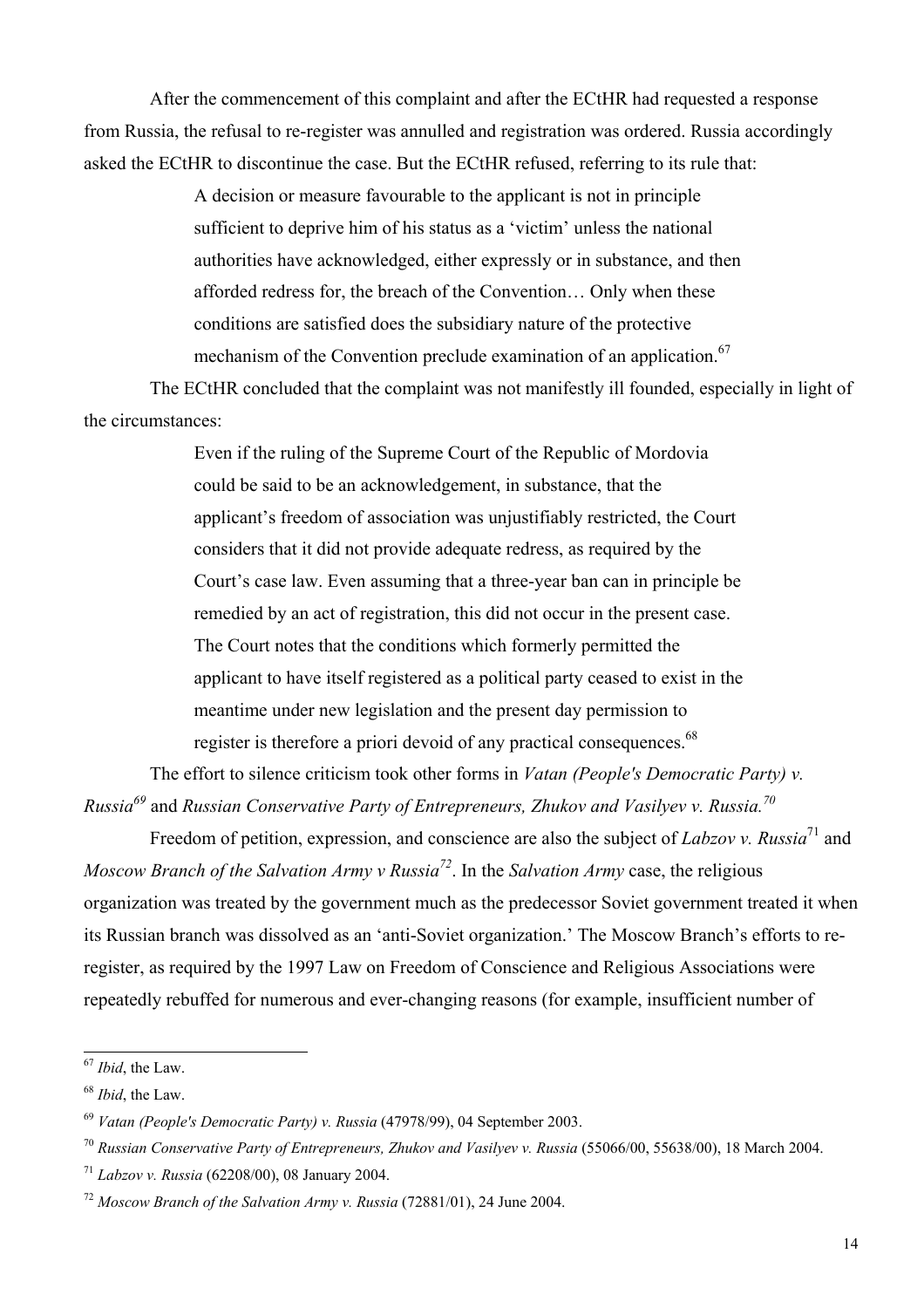members at the meeting adopting amendments to founding documents, failure to submit copies of visas of foreign members, Moscow Branch was agent of foreign religious organization, use of the term 'Army' in its name, the Branch's Charter requires its members to break Russian law, insufficient disclosure of purposes and objectives). Although efforts by the government to liquidate the branch ultimately failed when the case reached the Constitutional Court, the prohibition against re-registration remained in effect causing financial injury and interfering with the Branch's efforts to deliver meals to the homebound elderly. It also made it impossible for foreign workers to reside in Moscow. The Moscow Branch's complaints under Articles 9, 11, and 14 of the Convention were found to be admissible.

#### *3.3.2 Other Substantive Rights*

Rights of Privacy and the Family under the Convention are the subject of five cases pending in the ECtHR.73 Two of the cases*, Fadeyeva v. Russia* and *Shofman v Russia* involve reliance by the state on legal fictions for a solution to real problems – the placing of a family on a waiting list for housing as the equivalent of providing new housing and the presumption of paternity. In *Fadeyeva,* the applicant attempted to enforce his rights to be given new housing when his present dwelling became part of a zone contaminated by industrial pollution (a so-called 'sanitary security zone'). There was no question as to whether the applicant lived in such a zone, but the remedy offered him was to be put on an interminable 'general waiting list' for resettlement. This was held to satisfy the legal requirement of placement in housing in a safe area. The applicant's claim of violation of Article 2, 3 and 8 of Convention (that her life and health were endangered) was rejected, as were her claim of a denial of fair hearing (Article 6). But the absurdity of the remedy actually offered the applicant led the ECtHR to determine that a claim under Article 8 involving the applicant's rights to respect for privacy, family life, and home was not manifestly ill founded.

The violation of privacy will also be reviewed in a case involving the State's incitement to violation of law (entrapment) $^{74}$ 

### *3.3.3 Ethnic and National Conflicts*

Russia's behavior in Chechnya is under scrutiny by the ECtHR in three cases<sup>75</sup> and plays a role in a fourth.<sup>76</sup> The conflict in Chechnya involves unimaginable brutality on both sides, with urban and guerilla fighting leading, perhaps inevitably, to atrocities. In *Khashiyev and Akayeva v. Russia,* 

 $\overline{\phantom{a}}$ 

<sup>75</sup> *Khashiyev and Akayeva v. Russia* (57942/00, 57945/00), 19 December 2002, *Isayeva, Yusupova and Bazayeva v. Russia* (57947/00, 57948/00, 57949/00), 19 December 2002; *Timishev v. Russia* (55762/00, 55974/00), 30 March 2004.

<sup>76</sup> *Gartukayev v. Russia* (71933/01), 30 March 2004.

<sup>73</sup> *Fadeyeva v. Russia* (55723/00), 16 October 2003; *Prokopovich v. Russia* (58255/00), 8 January 2004; *Znamenskaya v. Russia* (77785/01), 25 March 2004; *Shofman v Russia* (74826/01), 25 March 2004; *Vanyan v Russia* (53203/99), 13 May 2004.

<sup>74</sup> *Vanyan v Russia* (53203/99), 13 May 2004.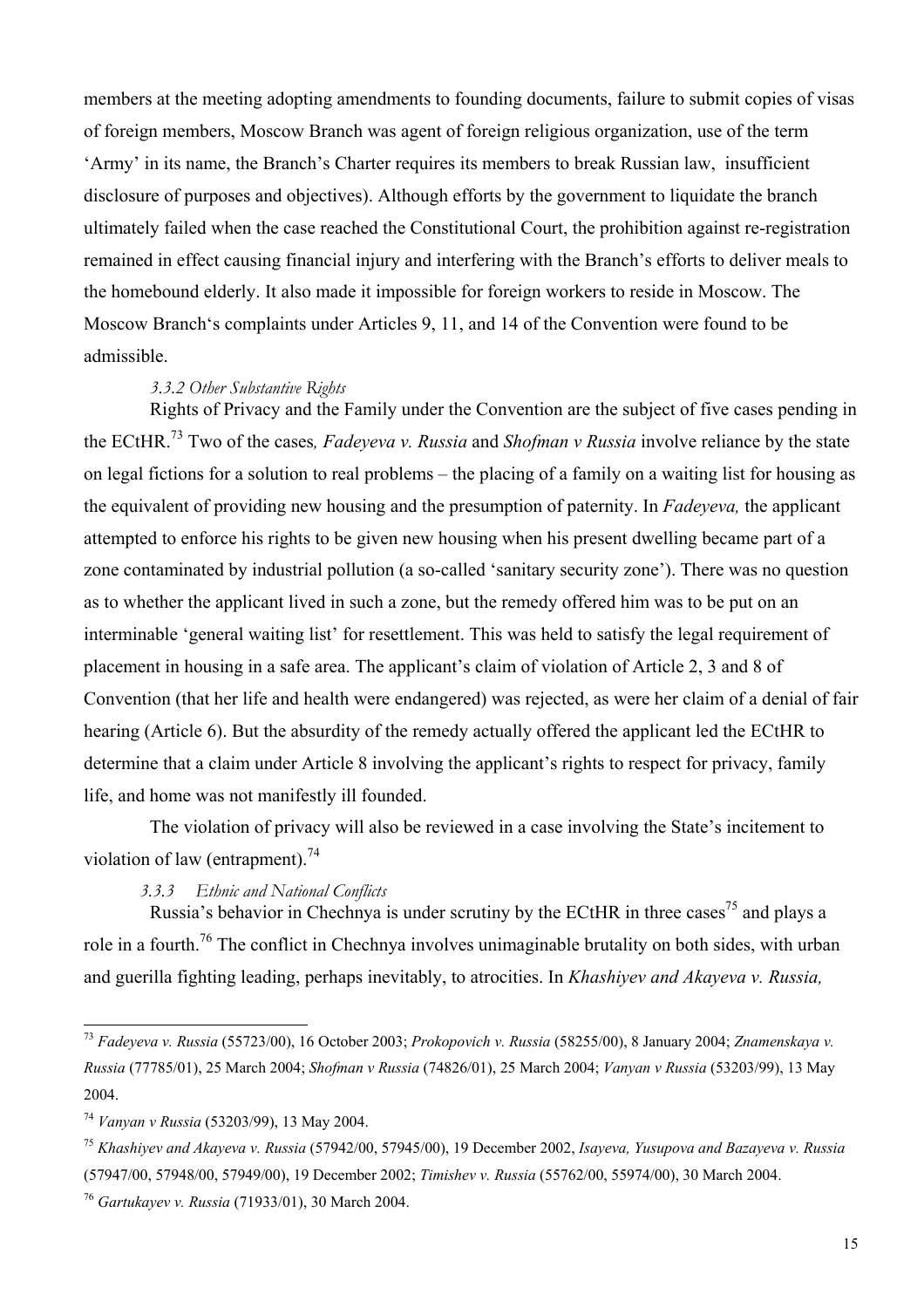*Isayeva, Yusupova and Bazayeva v. Russia*, and *Timishev v. Russia*, the matters might more appropriately be before a court prosecuting war crimes. *Gartukayev v. Russia* involves mistreatment of nationals connected with this dispute.

4. Russia's Misunderstanding: the Obligation to Reform Its Judicial System and to Protect Human Rights at Home

On 28 February 1996, the Russian Federation was permitted to accede to the Statute of the Council of Europe without meeting all the requirements for member States. Following 'an extensive debate within the Council of Europe about the suitability of the applicant for membership<sup>77</sup> Russia was accepted despite an unfavourable ad hoc *Eminent Lawyers Report*, which concluded 'that the legal order of the Russian Federation does not, at the present moment, meet the Council of Europe standards as enshrined in the Statute of the Council and developed by the organs of the European Convention on Human Rights.'78 The same evaluation of the Russian legal system was given by the Director of the Legal Department of the Russian Ministry for Foreign Affairs A. Khodakov, who wrote that 'at the present moment Russian legislation, with the exception of the Constitution of the Russian Federation, and law enforcement practice do not comply in full extent with the Council of Europe standards.<sup>79</sup>

It has been emphasised that such a political assessment is troubling for the future of compliance with Strasburg law because, *inter alia*, 'given Russia's lack of experience in protecting human rights at the level of municipal law, it is likely that a great many violations of European human rights law will be committed there, and that they will not be remedied domestically.<sup>80</sup>

Under Article 1 of the Convention, the Russian Federation has undertaken an obligation 'to secure to everyone within [its] jurisdiction the rights and freedoms defined in Section I of [the] Convention.' But, in Russia, this obligation is generally understood merely as the Russian Government's recognition of the authority of the ECtHR to adjudicate petitions alleging violations of the Convention's provisions occurring under Russian jurisdiction and not as any domestic undertaking by the government. In other words, it creates a right of citizens 'to write to Strasbourg,' to complain to

 $\overline{\phantom{a}}$ 

<sup>77</sup> Mark Janis, '*Russia and the "Legality" of Strasbourg Law'* (1997) 1 European Journal of International Law 93 at 93.

<sup>78</sup> Council of Europe, Parliamentary Assembly, *Report on the Conformity of the Legal Order of the Russian Federation with Council of Europe Standards Prepared by Rudolf Bernhardt, Stefan Trechsel, Albert Weitzel, and Felix Ermacora*, 7 October 1994 (1994) 15:7 *Human Rights Law Journal* at 287; initially cited from Janis, n. 77 above 93 at 93.

<sup>79</sup> *Explanatory Note on the Issue of Signing the European Convention for the Protection of Human Rights and Fundamental Freedoms by the Russian Federation* dated 30 January 1996 in G. Vinokurova, A. Rihter, V. Chernishova (eds), *European Court for Human Rights and the Protection of the Freedom of Speech in Russia: Precedents, Analysis, Recommendations*  Vol. 2 (Moscow: Institute of the Problems of the Informational Law, 2004); also available at

http://www.medialaw.ru/article10/7/2.htm)

<sup>80</sup> Janis, n. 77 above at 98.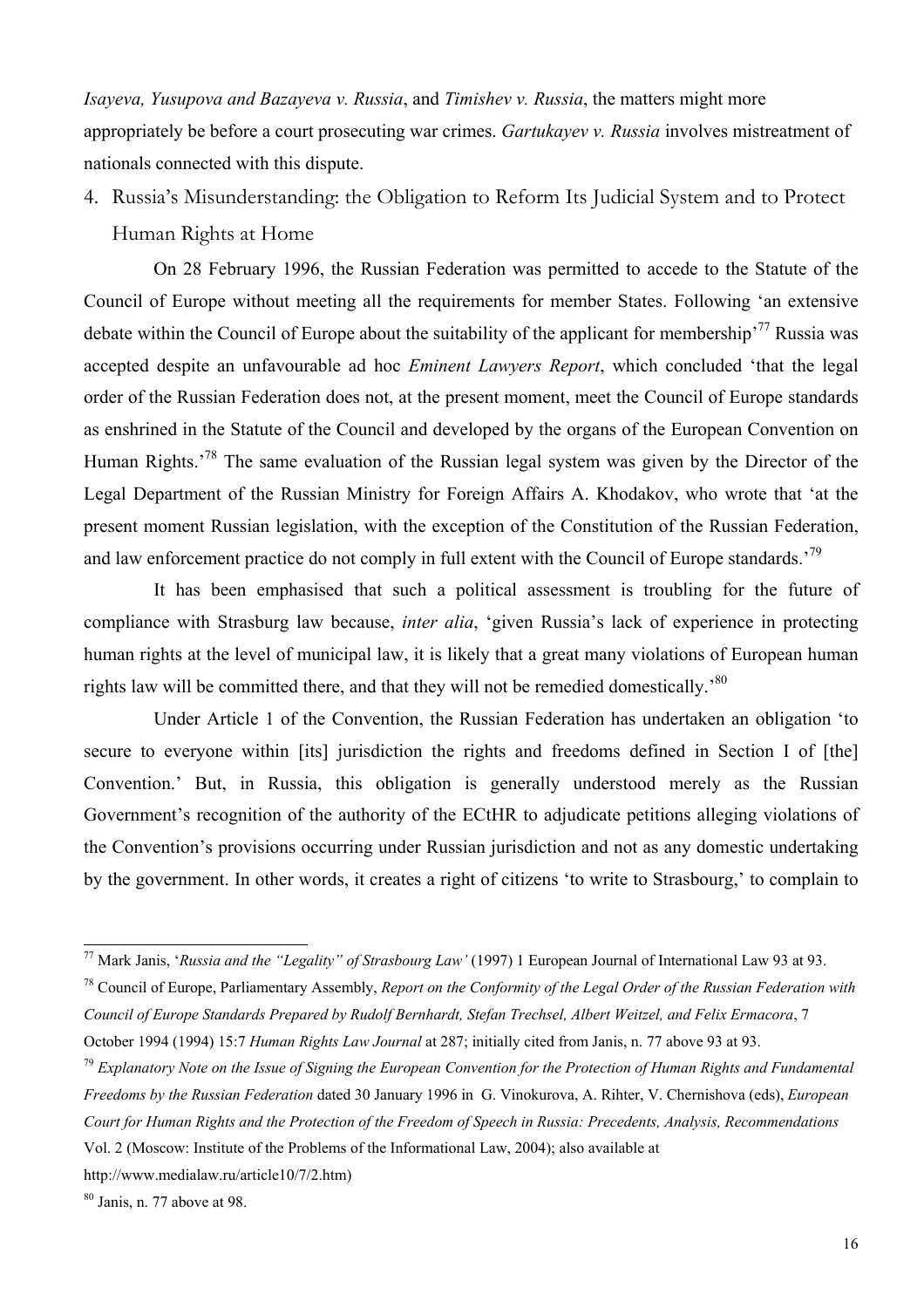an international body, as a 'panacea' for all their human rights violations.<sup>81</sup> However, the main idea of international human right law is 'to bring human rights at home.<sup>82</sup> As far as the Convention is concerned the core of this idea is depicted in its Article 1.

Article 1 does not merely oblige High Contracting Parties to respect human rights and fundamental freedoms, but also requires them to protect and to remedy any breach at subordinate levels.<sup>83</sup> The Russian Federation must adhere to the principle which prescribes that those rights shall be secured effectively, not theoretically.<sup>84</sup>

Unfortunately, no miracle has occurred during the eight years the Russian Federation has been in the Council of Europe. The legal order of the Russian Federation has not met the standards of the Council of Europe. To date, the impact of the Convention on the Russian legal system in terms of its implementation by domestic courts is very unsatisfactory. There is a manifest and visible imbalance between the Convention and Russian jurisprudence.

In Russian law there are Constitutional provisions stipulating that the Convention (as well as any other ratified international treaty) is part of the law of the land. The provisions of subsidiary legislation for international law implementation, as well as general rules adopted by the Constitutional and the Supreme Court, develop these principles. But the jurisprudence of the Constitutional Court, the Supreme Court, and the Supreme Commercial Court only creates the illusion that the Convention is being applied, rather than actually applying the Convention. It is otherwise in the courts of original instance, which evidence a somewhat better understanding of the spirit and purpose of the Convention on those rare occasions when the Convention is implemented due to applicants' arguments based on the ECtHR case-law, but rarely on the courts' own initiative. The quality of Convention implementation directly depends on the initiative of the parties.<sup>85</sup> This situation inevitably leads to a huge number of

 $\overline{\phantom{a}}$ 

<sup>81</sup> A. Demeneva, 'ECHR: Panacea for All the Disasters?' in A. Burkov (ed). *The Most Effective Legal Methods of Legal Protection of Human Rights* (Yekaterinburg: Urals University Press, 2003) at 36. Also available at

http://www.sutyainik.ru/rus/library/sborniki/sud\_zaschita.pdf (last accessed on 10 August 2004).

<sup>82</sup> K. Boyle, 'National Implementation of International Human Rights Commitments' in *Lectures for LW901–General Seminar 2003-2004, LLM in International Human Rights Law, the University of Essex*.

<sup>83</sup> *Ireland v. UK* (5310/71), 18 January 1978 (2 E.H.R.R. No. 25), para. 239.

<sup>84</sup> *Airey v. Ireland* (6289/73), 9 October 1979 (Series A no. 32), pp. 12-13, para 24.

<sup>85</sup> For more details on the domestic implementation of the ECtHR in Russian law please refer to A. Burkov, *The Impact of the European Convention for the Protection of Human Rights and Fundamental Freedoms on Russian Law* the LLM in International Human Rights Law dissertation for the year 2003-2004 at the University of Essex. In the course of the dissertation research the web-site *Learning How to Apply the European Convention in Domestic Courts* was created (available at www.sutyajnik.ru/rus/echr/school). It provides those who wish to apply the Convention in national forums with (1) all national legislation on the issue, (2) international documents, (3) translated ECtHR case-law (major cases), (4) all judgments against Russia supplemented with lawyers' comments, (5) judgments of Russian courts of different levels and jurisdictions that have invoked the Convention, (6) relevant books and law journal articles on the issue, and (7) online-